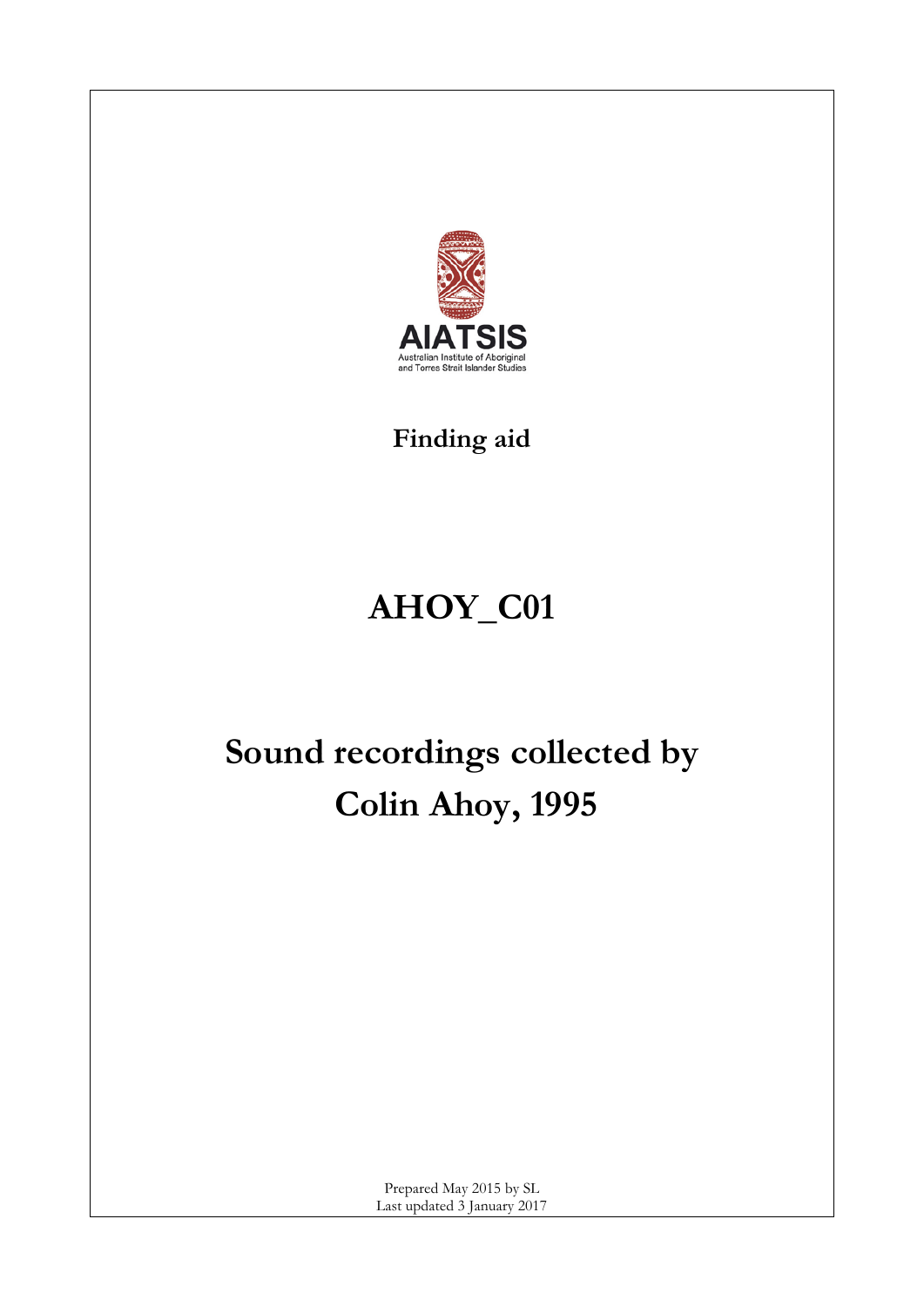#### **ACCESS**

#### **Availability of copies**

Listening copies are not yet available, but can be arranged on application. Contact the AIATSIS Audiovisual Access Unit by completing an [online enquiry form](http://www.aiatsis.gov.au/ava/ava.aspx) or phone (02) 6261 4212 for further information.

#### **Restrictions on listening**

This collection is open for listening to relevant Indigenous people. All other clients may only listen to this collection with the permission of the Director of AIATSIS collections or the appropriate delegate.

#### **Restrictions on use**

This collection is open for copying to relevant Indigenous people. All other clients may only copy to this collection with the permission of the Director of AIATSIS collections or the appropriate delegate. Permission must be sought from the relevant Indigenous individual, family or community for any publication or quotation of this material. Any publication or quotation must be consistent with the *Copyright Act* (1968).

#### **SCOPE AND CONTENT NOTE**

**Date:** 1995

**Extent:** 2 audiocassettes (DAT, approximately 2 hrs.) : digital, mono.

#### **Production history**

These recordings were collected on 8 June 1995 by Colin Ahoy and Barry McDonald at a family celebration at the Mann St Hall, Armidale, N.S.W. The event was a gathering of the descendants of Frank and Sarah Archibald, Indigenous leaders in the region. Speakers and performers include Esma Ahoy, Sarah Davis, Ethel De Silva, Maisie Kelly, Grace Gordon and Robert Archibald. The collection was deposited with AIATSIS on 28 April 2014.

#### **RELATED MATERIAL**

Important: before you click on any links in this section, please read our [sensitivity](http://www.aiatsis.gov.au/collections/muraread.html) message.

For a complete listing of related material held by AIATSIS, consult the Institute's Mura® online catalogue at [http://mura.aiatsis.gov.au.](http://mura.aiatsis.gov.au/)

#### **ARCHIVIST'S NOTE**

This finding aid was compiled from information provided by Colin Ahoy. Detailed item descriptions, featuring timing points, are not yet available as the collection has not been auditioned by AIATSIS staff.

> Prepared May 2015 by SL Last updated 3 January 2017